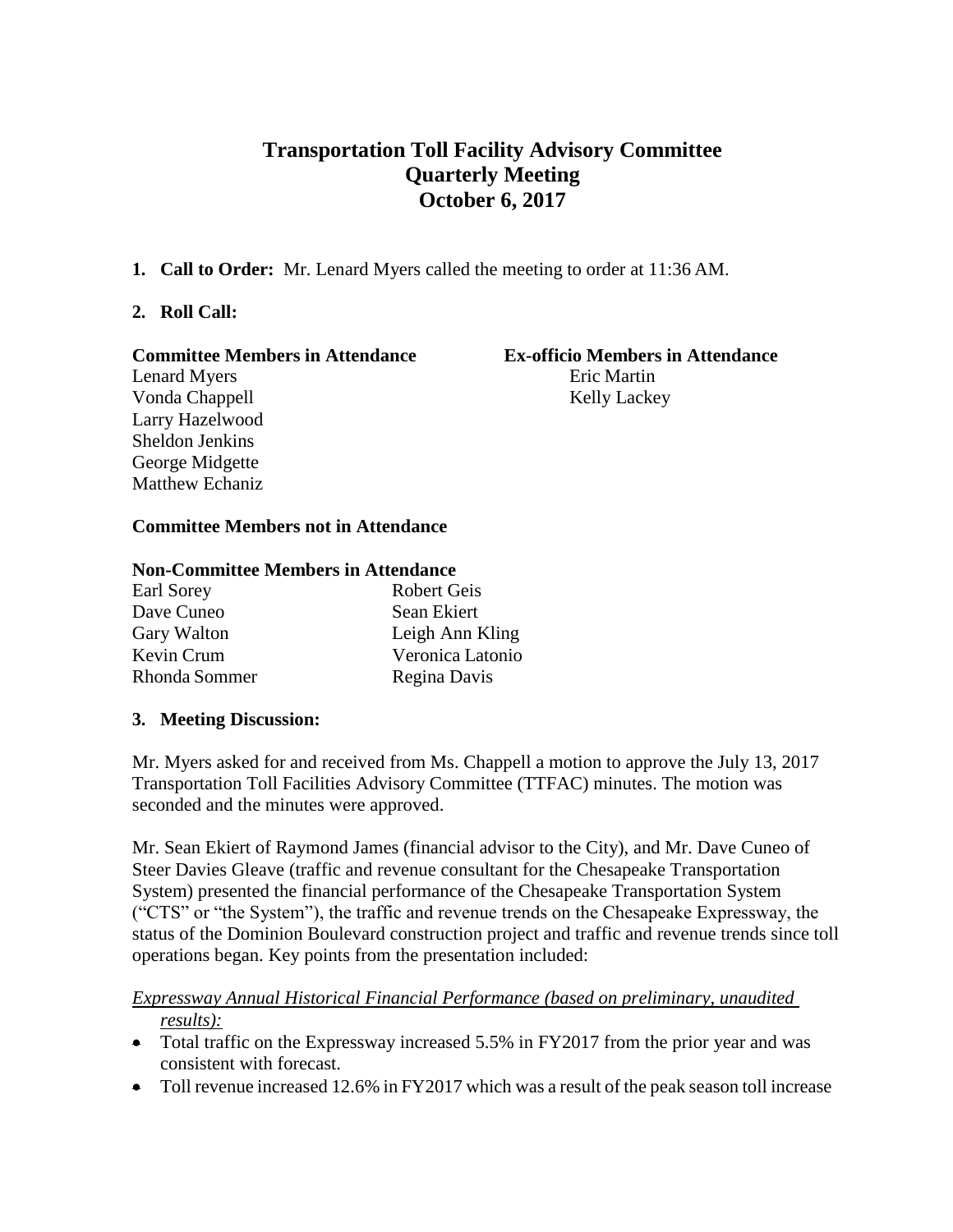that took effect in May 2016 and was 3.0% above forecast.

 Overall for the year, the distribution of transactions were as follows: 27% Cash, 34% Full Fare E-ZPass, and 39% Discount Program E-ZPass; Discount Program membership has remained steady at 38-39% since FY2012.

## *2017 Expressway Peak Season Traffic and Revenue:*

- Peak Season Weekend Traffic decreased 0.1% year-over-year.
- 2017 Peak Season Weekend Revenue decreased 1.1% over the prior year which was primarily attributable to more Discount Program toll transactions than prior year.
- 38% of vehicles travelling during 2017 Peak Weekends paid by cash, while 65% paid by EZ Pass.
- 88% of weekend traffic is paying the full weekend toll rate; 12% of weekend traffic is paying the discount toll rate.
- Cash transactions accounted for 40% of peak season revenue.
- Traffic data indicates that during the busiest Saturdays of the Peak Season there are 26,100 more vehicles travelling in the Expressway/Battlefield Boulevard corridor than on Saturdays during the winter, and 88.3% of the additional traffic (23,000+ vehicles) are traveling on the Expressway.
- Battlefield Boulevard experienced a 4.4% average increase on Saturdays during peak weekends which is well below forecasted traffic diversion to Battlefield Blvd. from the toll increase in 2016.
- Average Summer Peak Saturday traffic on Battlefield Boulevard in 2017 is approximately equal to the average weekday traffic on Battlefield Boulevard.

#### *Dominion Boulevard Project:*

- Dominion Boulevard Project construction was completed ahead of schedule and \$28 million below budget which results in a lower debt burden.
- Tolling began on February 9, 2017.
- Overall traffic volumes and E-ZPass use have exceeded forecast since opening.
- The cost of collecting Toll-by-Plate revenue has exceeded revenue collected to date.
- Overall financial performance for FY2017 was strong and exceeded forecast and allowed for additional contributions to reserve funds.
- Forecasted growth will require closely monitoring traffic and revenue growth as well as monitoring expenses to ensure that ongoing financial performance is sufficient to meet all financial obligations.

Mr. Jenkins inquired about the cost savings from the project; Mr. Ekiert responded that construction contingency funds available for use were not needed and that ultimately the City did not have to borrow as much and therefore had lower debt to pay off.

#### *Dominion Boulevard Traffic and Revenue Performance:*

Average weekday traffic was approx. 23,000 vehicles per day in February and rose to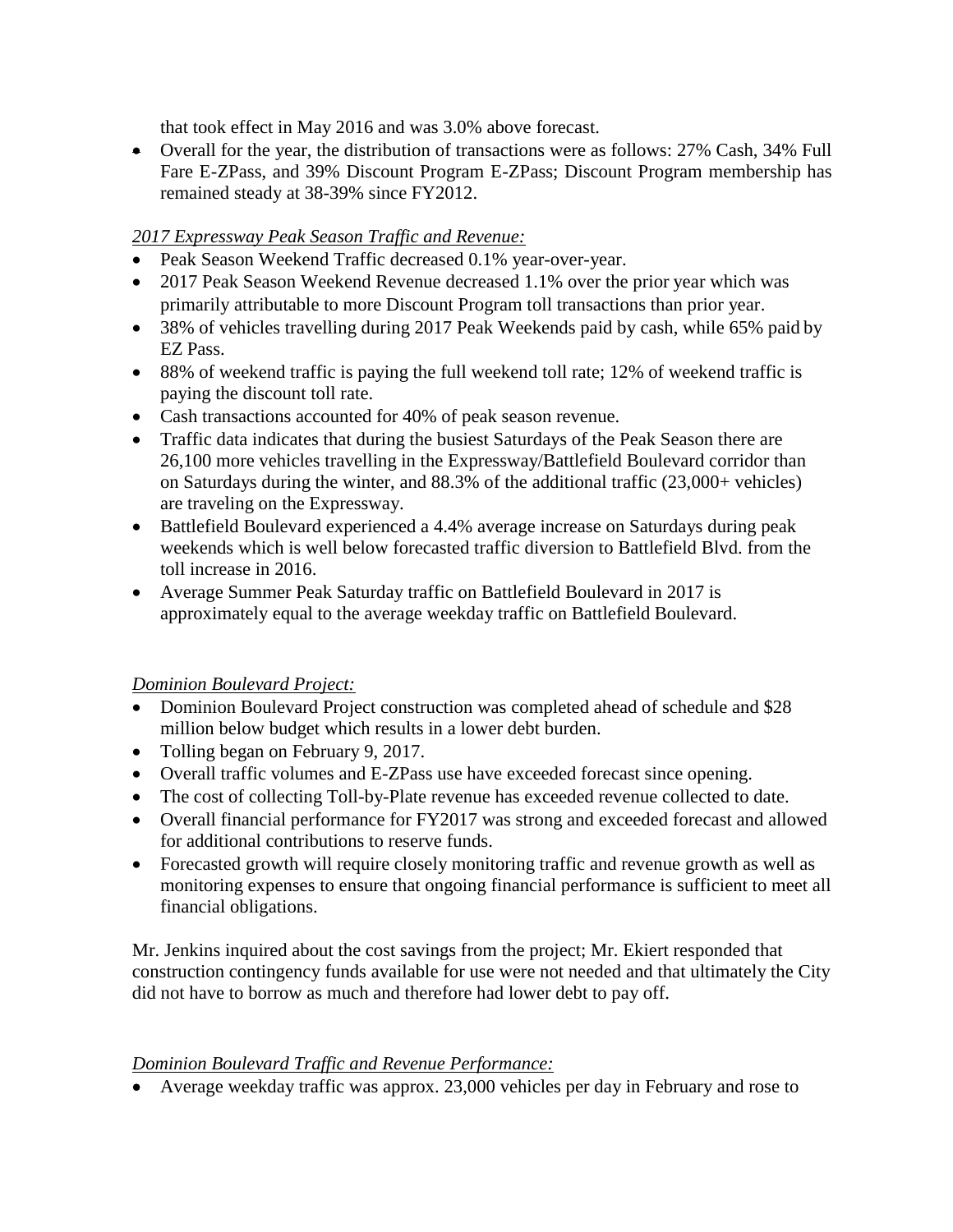approx. 26,000 vehicles per day in June; traffic dipped slightly in July and August which is indicative of a commuter route.

- The average daily traffic exceeded forecast daily traffic by a good margin, but continued growth is needed to meet or exceed forecasts;
- Valid E-ZPass use has increased from 72.6% in February to 76.4% in August and the VToll process results in another 5% increase due to invalid E-ZPass transactions being collected during the VToll/recycle process.
- Toll-by-Plate transactions have dropped from just over 22% of the transactions to slightly over 18% of the transaction in August.
- The cost of collecting Toll-by-Plate revenue currently exceeds the actual revenue collected but the gap has closed every month; CTS staff will continue to monitor and look for ways to either increase revenue collected or reduce the cost of revenue collection.
- Since the system has only operated for a few months, it is still too early to determine the leakage rate; however, leakage rate may be calculated in Spring 2018.
- In the toll invoicing process, a \$10 Fee is added to the second invoice and another \$10 fee is added to the final notice if not paid by the customer.

#### *CTS Expenses:*

- Actual CTS Operating Expenses in FY2017 were below Plan of Finance forecast;
- Projected CTS Expenses for FY2018 are expected to slightly exceed Plan of Finance forecast.
- Renewal and Replacement (actual) expenses have been tracking well below forecast and projected Renewal and Replacement expenses are projected to be well below forecast for the next four years.
- Operating expenses as well as Renewal and Replacement expenses must be closely monitored.
- Operating expenses increased significantly due to the additional cost of operating Dominion Blvd.
- FY2018 represents the last year for which excess revenue can be used to fund Reserve Deposits; beginning in FY2019, excess revenues must be used to pay down the VTIB loan.
- Surplus revenue has been deposited in Reserve Funds which could help mitigate any impacts from lower revenues or higher expenses.
- Surplus revenue is currently projected to be less than forecast in the Plan of Finance.

Mr. Myers inquired about the leakage rate (uncollected revenue); Mr. Walton explained that it was too soon after the start of tolling to accurately calculate a leakage rate but that he expected that the leakage rate could be determined next spring.

Mr. Jenkins inquired about the possibility of using an outside agent to pursue collections of delinquent accounts; Mr. Walton replied that it was the City's intention to perform collections 'in-house'. Mr. Jenkins then inquired about the current cost to collect Toll-by-Plate revenue versus the cost of collecting E-ZPass revenue. Ms. Sommer's responded that was costing approx. \$2.07 per Toll-by-Plate transaction which is more than anticipated. Mr. Walton then stated that at the current cost to collect, CTS was essentially collecting the E-ZPass toll rate for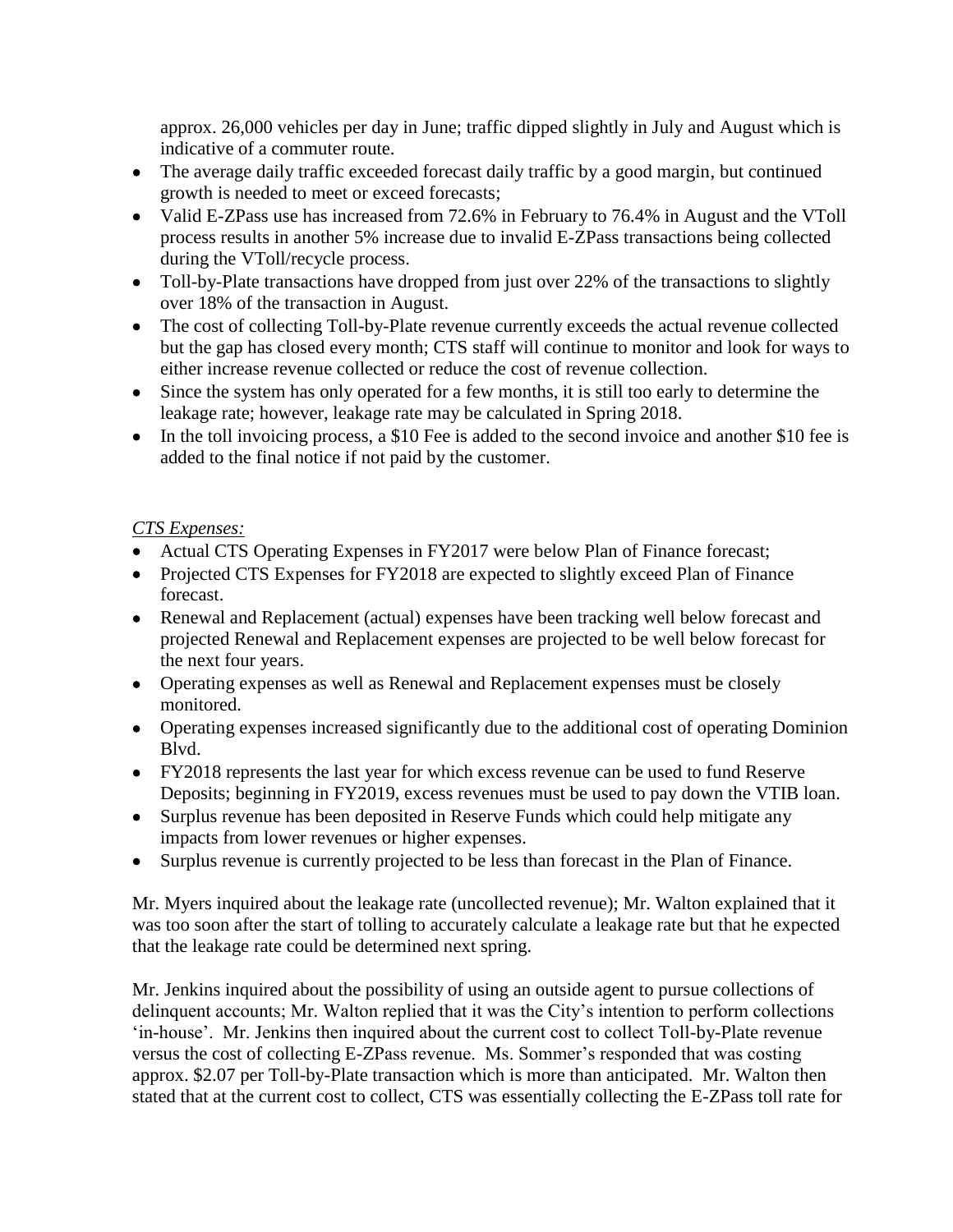those customers that pay their invoices.

Mr. Myers inquired if the South Norfolk Jordan Bridge had similar experience to collecting Toll-by-Plate revenue; Mr. Crum responded that CTS was performing better than SNJB thus far.

Mr. Midgette inquired about the possibility of preventing those that did not pay their Toll-by-Plate invoices; Mr. Walton replied there was no way to prevent someone from using facility.

Mr. Myers then inquired about the Dominion Blvd. toll schedule and why there were annual toll increases as opposed to a toll schedule with increases every five years like that for the Chesapeake Expressway. Mr. Ekiert responded that the operating differences of the two facilities led to different toll schedules; specifically, the All Electronic Toll collection method was conducive to small annual increases whereas the cash toll payment method of the Chesapeake Expressway was better due to keeping toll payments in dollar increments.

#### *Overall Conclusions:*

- Expressway traffic and revenue exhibited positive growth in FY2017, consistent with forecast.
- Diversion of peak weekend traffic from the Expressway to Battlefield Blvd. increased slightly in 2017, however the majority of peak weekend travelers continue to use the Expressway;
- Dominion Blvd. project construction achieved substantial completion at a total savings of approximately \$28 million versus the project budget.
- Traffic and revenue on Dominion Blvd. have exceeded projections since the project opened, however growth must continue in order to achieve projected results following project rampup period.
- Currently, Toll-by-Plate revenues collected are less than the costs incurred to collect this revenue.
- Beginning in FY2018 operating expenses are projected higher than was originally forecast, resulting in narrow coverage of financial requirements beginning in FY2019.
- Operating expenses associated with Toll-by-Plate operations and collections should be closely monitored to ensure that overall financial coverage levels are maintained.
- No changes to the adopted toll schedules are recommended at this time.

#### *Questions/Comments*

Mr. Jenkins inquired about rezoning/future development and future impacts to traffic on Dominion Blvd. Mr. Cuneo advised that future development, as well any changes in the surrounding roadway network, were not included in the forecasted traffic modeling and growth. Mr. Cuneo further stated that these items could potentially be added to future updates depending on the level of certainty and time frame for which those projects or developments would actually occur.